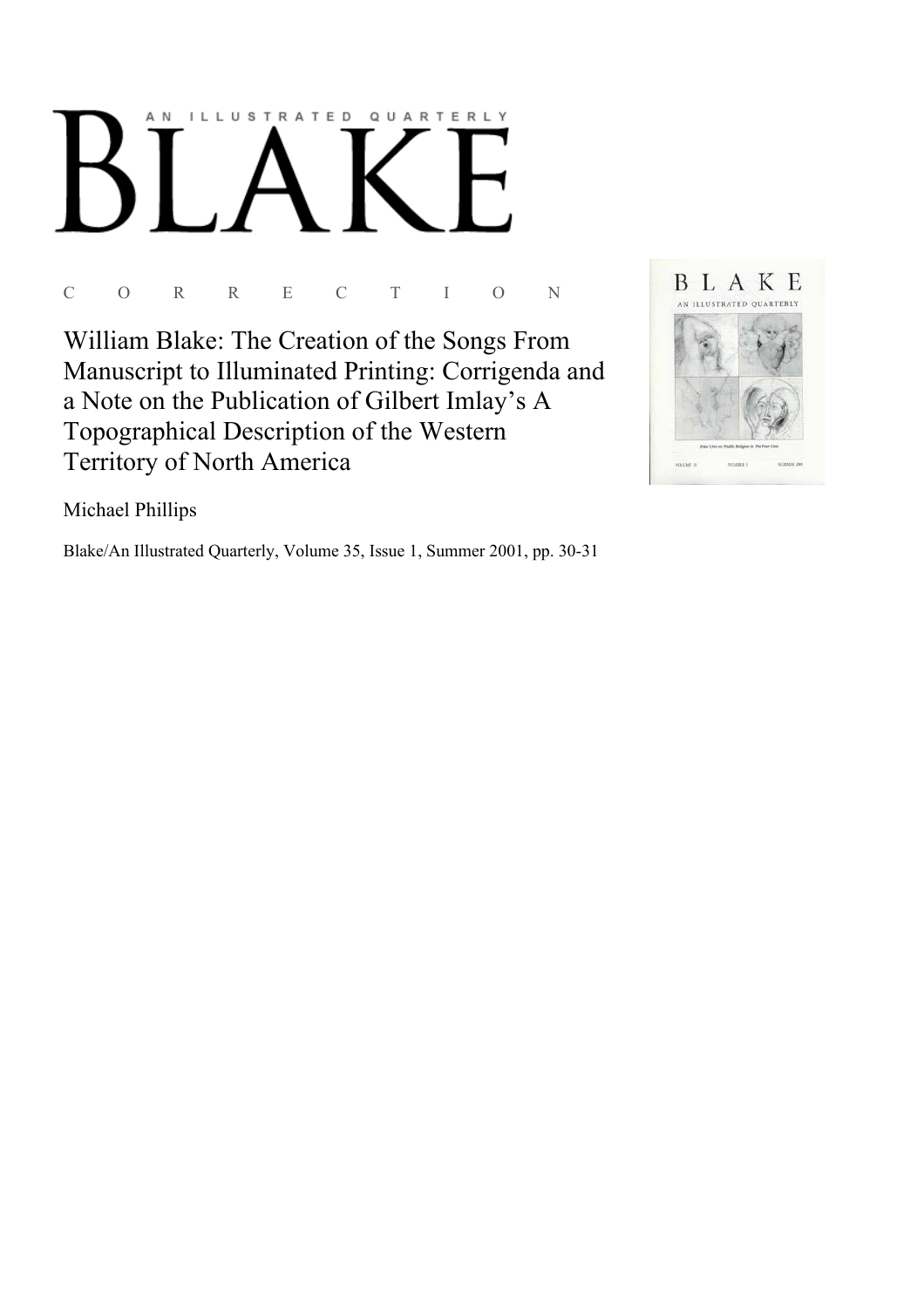Frye, Northrop. *Fearful Symmetry: A Study of William Blake.*  Princeton: Princeton University Press, 1947.

Viscomi, Joseph. *Blake and the Idea of the Book.* Princeton: Princeton University Press, 1993.

## CORRIGEND

*William Blake The Creation of the* Songs From Manuscript to Illuminated Printing

*Corrigenda* and a Note on the Publication of Gilbert Imlay's *A Topographical Description of the Western Territory of North America* 

## BY MICHAEL PHILLIPS

In preparing my book on the creation of Blake's *Songs*<br>(London: British Library Publishing, 2000; Princeton: n preparing my book on the creation of Blake's *Songs*  Princeton UP, 2001) for the press every effort was made to provide an accurate text. However, several errors of transcription were not identified before the sheets were printed. I list these below so that the text may be relied upon.

- p. 7: First column, "Song 3<sup>d</sup> by an old shepherd," line one: *For.* When silver decks Sylvio's cloaths *Read:* When silver snow decks Sylvia's cloaths
- p. 12: Second column, "Nurses Song," penultimate sentence: *For.* In the first line he altered 'tongues' to 'voices' and

in the third stanza, last line, 'meadows' to 'hills.' *Read:* In the first line he altered 'tongues' to 'voices' and

- in the third stanza, last line, 'meadows are' to 'hills are all.'
- p. 13: First column, "Nurses Song," third stanza, line three: *For:* And the hills are coverd with sheep *Read:* And the hills are all coverd with sheep
- p. 59: Second column, "NURSES Song," first stanza, line two: *For:* And whisperings are in the dale: *Read:* And whisprings are in the dale:
- p. 65: Second column, "London," fourth stanza, line four: *For:* And hangs with plagues the marriage hearse *Read:* And smites with plagues the marriage hearse

p. 68: First column, "The Tyger," first sentence:

*For:* Fully reinstating the ambivalence and terror of the first drafts, Blake relief etched and printed this final version of'The Tyger,' deleting 'And' in the penultimate stanza, line three, and in the last stanza, line three, replacing 'or' with '&' in order to repeat the first stanza verbatim.

*Read:* Fully reinstating the ambivalence and terror of the first drafts, Blake relief etched and printed this final version of'The Tyger,' deleting'And' in the penultimate stanza, line three, and in the last stanza, line three, replacing '&' with 'or.'

p. 69: Second column, "The Human Abstract," second sentence:

*For.* Salvaging only the last two lines of the third stanza, and the first two lines of the fourth stanza from 'I heard an Angel singing' on N. 114, Blake formed the first stanza on N. 107, establishing from the outset an explicit contrary relationship to 'The Divine Image' of *Songs of Innocence.* 

*Read:* Salvaging only the last two lines of the third stanza, the first two lines of the fourth stanza, and in the latter replacing 'pity' with 'Mercy' from T heard an Angel singing' on N. 114, Blake formed the first stanza on N. 107, establishing from the outset an explicit contrary relationship to 'The Divine Image' of *Songs of Innocence.* 

p. 74: Second column, "A little BOY Lost," second quotation, first line:

*For:* Then led him by the little coat

*Read:* Then led him by his little coat

p. 75: First column, "A little BOY Lost," third stanza, line three:

*For:* Then led him by the little coat *Read:* Then led him by his little coat

p. 75: Second column, "A little BOY Lost," third stanza, line three:

*For:* Then led him by the little coat *Read:* Then led him by his little coat

p. 84: Second column, "The Fly," first sentence following second quotation:

*For.* Blake crossed through 'summer play' and following it wrote 'thoughtless hand.'

*Read:* Blake crossed through 'guilty hand' and following it wrote 'thoughtless hand.'

p. 85: Second column, "THE FLY," second quotation, fourth stanza, line three:

*For.* But the want

*Read:* And the want

p. 85: Second column, "THE FLY," following second quotation, first sentence:

*For:* With the addition of punctuation and three minor changes, in the first stanza, line two,'summer' to 'summers,' line four 'Hath' to 'Has,' and, in the fourth stanza, line three, 'But' to 'And', the text as composed on the page was relief etched and printed as 'THE FLY' in the first issue of *Songs of Experience.*